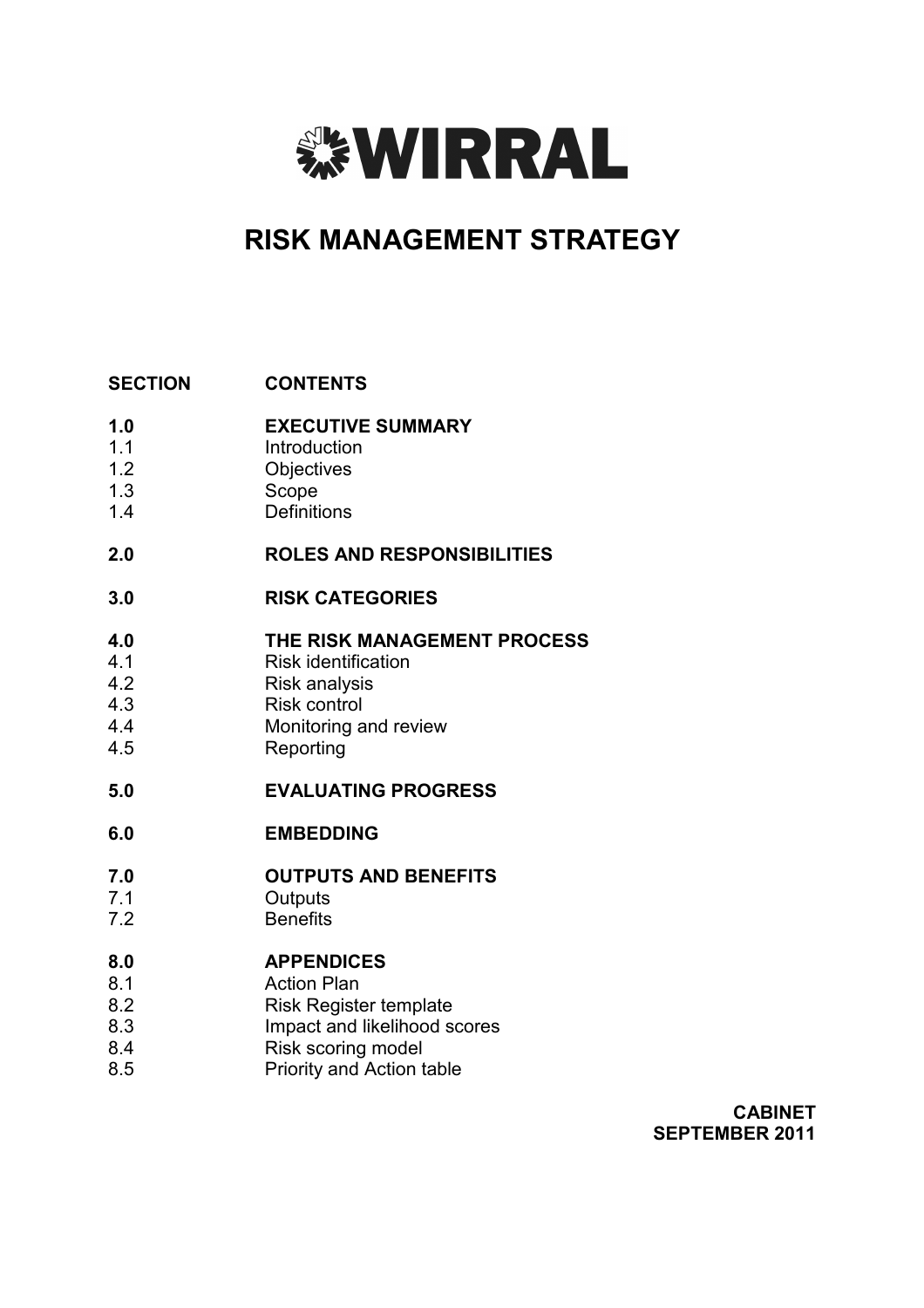## **1.0 EXECUTIVE SUMMARY**

#### **1.1. Introduction**

1.1.1. Wirral Council is committed to delivering its vision of **"making Wirral a bigger and stronger society"**. The Council believes that effective risk management will help ensure that it maximises its opportunities and minimises the impact of the risks it faces and that by managing risk effectively, the authority will be in a stronger position to deliver its vision and strategic and operational objectives. This is Wirral Council's revised Risk Management Strategy. It explains the Council's approach to risk management and the arrangements that we will operate to ensure that we identify and manage our risks effectively.

#### **1.2. Objectives**

- 1.2.1. For this Council the objectives of its Risk Management strategy are:
	- To support informed risk-taking in order to improve services;
	- To place risk management at the heart of decision making within the organisation;
	- To implement cost-effective measures to minimise harm, losses and disruption to services;
	- To ensure that risks which could prevent the achievement of the Council's Corporate goals and priorities are identified and controlled;
	- To demonstrate to stakeholders and regulators compliance with good corporate governance; and to
	- To continuously improve the management of risk by all those connected with the delivery of the Council's services.
	- To create a risk aware culture within the organisation

### **1.3. Scope**

- 1.3.1 For the purpose of this strategy, a risk is the chance of something happening that will have an impact on the Council's objectives and the continuity of service provision. As that impact may be positive or negative, risks will be considered as opportunities and not simply as threats. The strategy seeks to address all forms of risk, not simply those relating to health and safety, financial or insurable risks.
- 1.3.2 Furthermore, risks do not simply reside in any one level within the organisation and the Council's approach to risk management will therefore consider all strategic, operational and project risks.

#### 1.4 **Definitions**

1.4.1 Risk: The chance of something happening that will have an impact on objectives.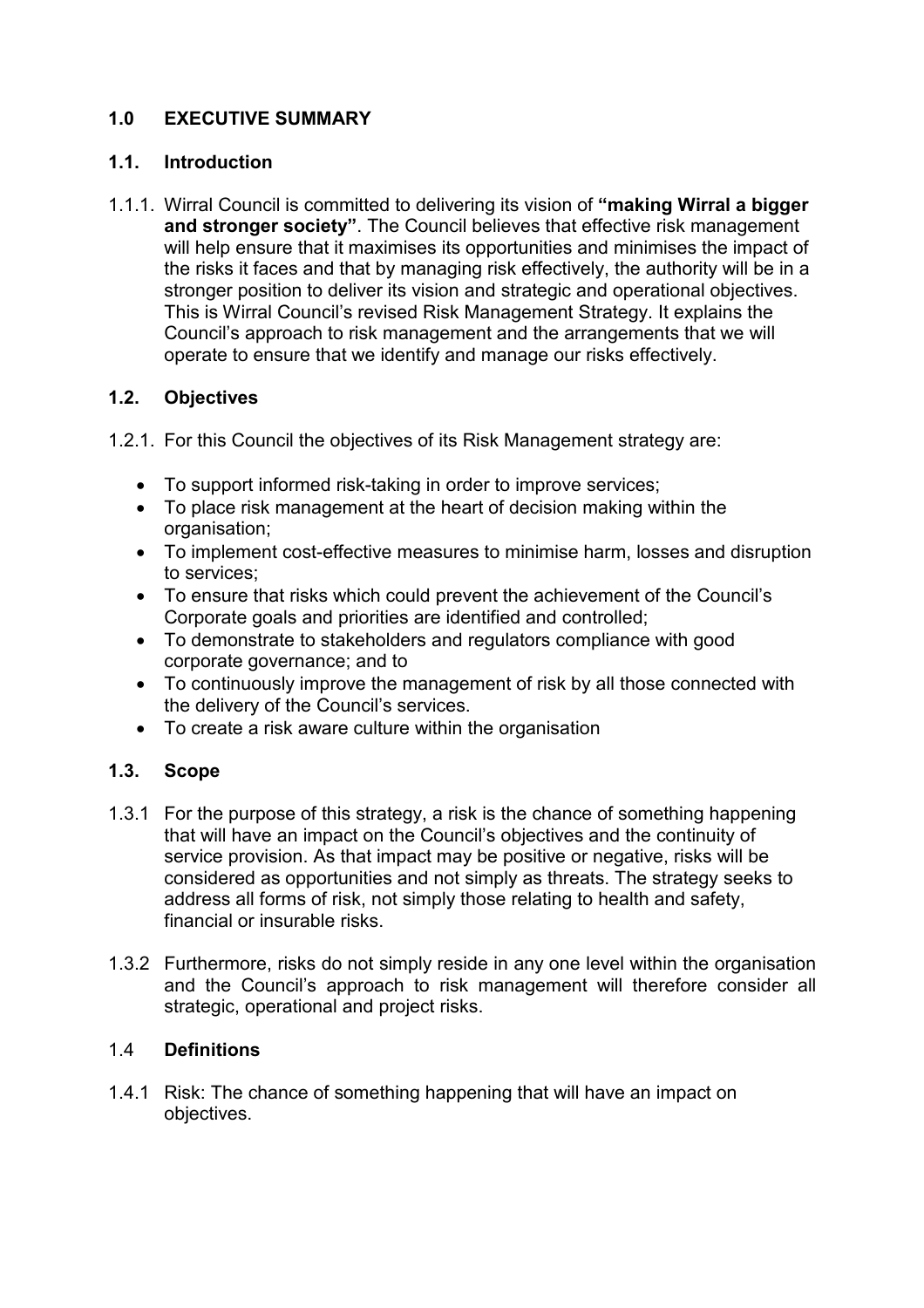1.4.2 Risk Management: The process by which risks are identified, evaluated and controlled and which is directed towards the effective management of potential opportunities and threats to the Council achieving its objectives.

### **2.0 ROLES AND RESPONSIBILITIES**

The effective management of risk is the responsibility of all officers and Members. However, we will be clear about 'who' does 'what' to avoid potentially significant risks going unmanaged. To assist with the implementation of the strategy, Members will appoint an individual to 'champion' the risk management process. Similarly Executive Team will select a lead Chief Officer for promoting risk management. The following tables set out these responsibilities in greater detail.

### **Cabinet**

| Role:             | To oversee the effective management of risk by officers of<br>the Council.                                                                                                                                                                                                                                                                                                                                                                     |
|-------------------|------------------------------------------------------------------------------------------------------------------------------------------------------------------------------------------------------------------------------------------------------------------------------------------------------------------------------------------------------------------------------------------------------------------------------------------------|
| Responsibilities: | • To hold the Executive Team (ET) responsible for the<br>effective management of risk within the Council.<br>• To approve the risk management policy, strategy and<br>processes determined by officers.<br>• To work with Chief Officers to identify the key corporate<br>risks.<br>• To monitor the management of key corporate risks.<br>To require officers to provide clear statements on risks<br>and opportunities in Committee reports. |

### **Audit & Risk Management Committee**

| Role:                     | To provide independent scrutiny of the adequacy of the risk<br>management framework.                                                                                                                                                                        |
|---------------------------|-------------------------------------------------------------------------------------------------------------------------------------------------------------------------------------------------------------------------------------------------------------|
| Responsibilities: $\cdot$ | To scrutinise the effectiveness of the overall strategy<br>and compliance by officers.<br>• To review the Council's approach to risk management<br>and changes or improvements to processes.<br>To consider and approve the Annual Governance<br>Statement. |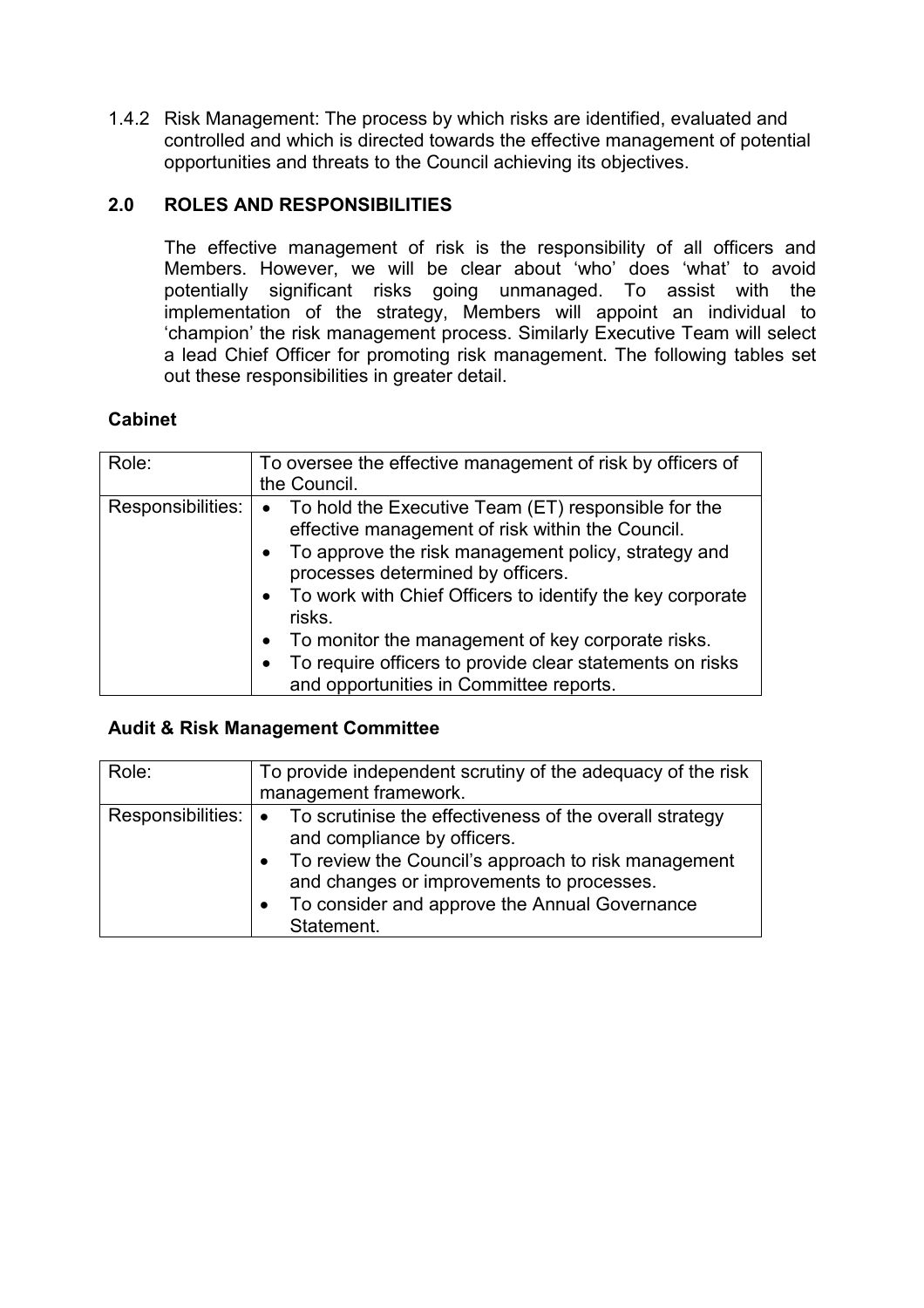# **Executive Team (1st tier officers)**

| Role:             | To ensure that the Council manages risk effectively.                                                                                                                                                                                                                                                                                                                                                                                                                                                                                          |
|-------------------|-----------------------------------------------------------------------------------------------------------------------------------------------------------------------------------------------------------------------------------------------------------------------------------------------------------------------------------------------------------------------------------------------------------------------------------------------------------------------------------------------------------------------------------------------|
| Responsibilities: | To agree the risk management framework, policy,<br>strategy and processes.<br>To identify and analyse the key corporate risks.<br>To agree responsibility for control of these risks as<br>appropriate and review the implementation of risk<br>control action plans.<br>To oversee the communication and implementation of<br>$\bullet$<br>the Policy and Strategy by Members, managers and<br>employees and its incorporation into the Council's<br>business processes.<br>To report to external stakeholders on the Council's<br>$\bullet$ |
|                   | framework, policy, strategy and processes.                                                                                                                                                                                                                                                                                                                                                                                                                                                                                                    |

# **Risk & Insurance Officer**

| Role:             | To drive the effective management of risk within the Council                                                                                                                                                                                                                                                                                                                                                                                                                                                                                                                                    |  |  |
|-------------------|-------------------------------------------------------------------------------------------------------------------------------------------------------------------------------------------------------------------------------------------------------------------------------------------------------------------------------------------------------------------------------------------------------------------------------------------------------------------------------------------------------------------------------------------------------------------------------------------------|--|--|
| Responsibilities: | • To develop and update the risk management strategy,<br>processes and standards in accordance with best<br>practice.<br>• To provide advice and support to Members and officers<br>at all levels regarding the identification, analysis and<br>profiling of risks.<br>To promote and support the implementation of the<br>strategy.<br>• To facilitate and provide training as appropriate to<br>Members and officers.<br>• To support and co-ordinate the risk element of the work<br>of the Executive Team.<br>To support the development of a risk aware culture<br>throughout the Council. |  |  |
|                   |                                                                                                                                                                                                                                                                                                                                                                                                                                                                                                                                                                                                 |  |  |

# **Corporate Health, Safety & Resilience Team**

| Role:             | To provide specific advice and support to the organisation<br>on Occupational Health & Safety, Emergency Planning and<br><b>Business Continuity.</b>                                                              |  |
|-------------------|-------------------------------------------------------------------------------------------------------------------------------------------------------------------------------------------------------------------|--|
| Responsibilities: | Support the development and implementation of the<br>$\bullet$<br>corporate strategy.<br>Assisting departments in the compilation of operational<br>control measures relevant to the functions stated in<br>Role. |  |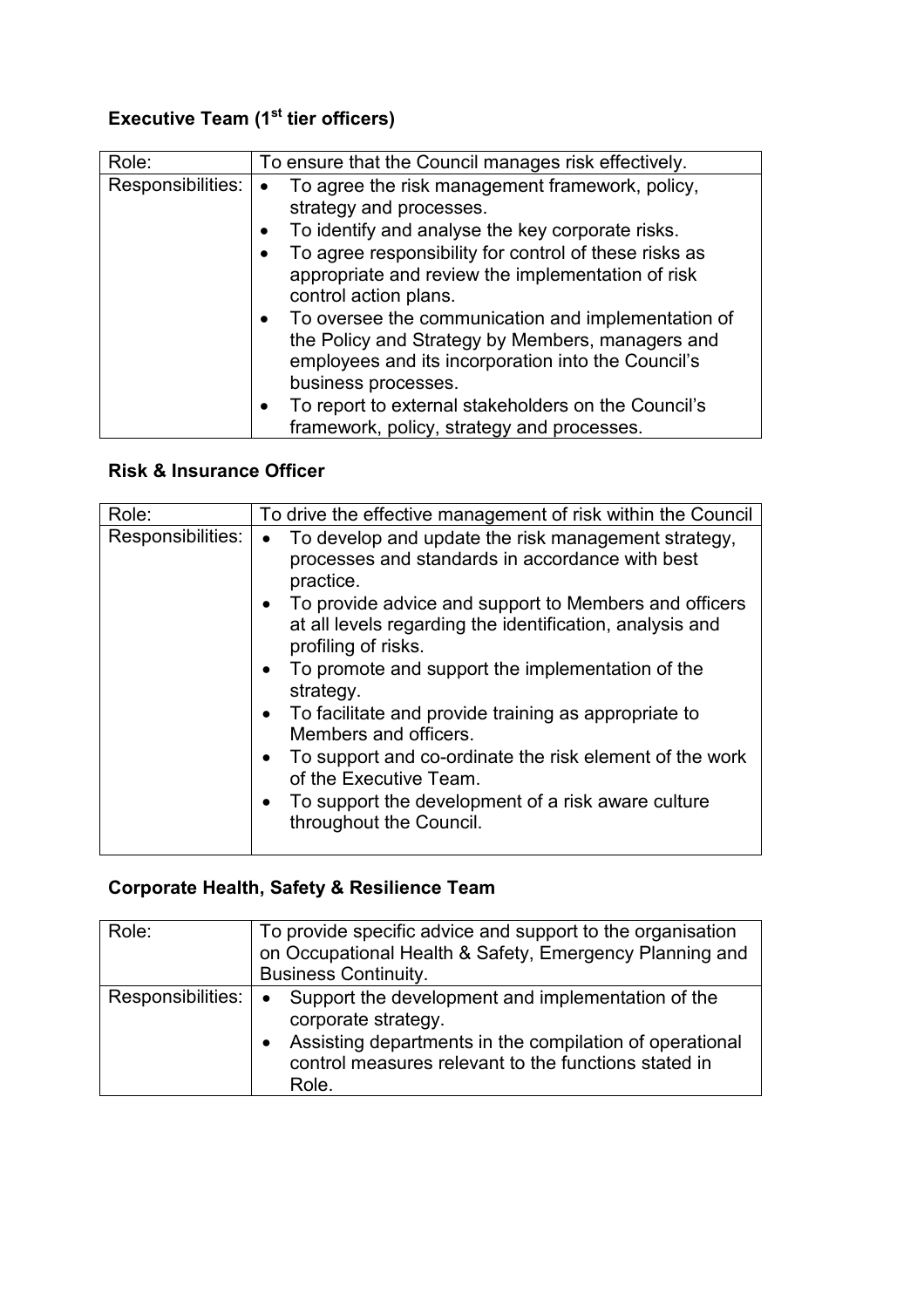# **Internal Audit**

| Role:             | To provide assurance to members and officers on the risk<br>management mechanisms and effectiveness in practice                                                                                                                                                                                                                                                                                                                                                                                                                                                                                                                     |
|-------------------|-------------------------------------------------------------------------------------------------------------------------------------------------------------------------------------------------------------------------------------------------------------------------------------------------------------------------------------------------------------------------------------------------------------------------------------------------------------------------------------------------------------------------------------------------------------------------------------------------------------------------------------|
| Responsibilities: | To carry out a continuous independent review of the<br>Risk Management Strategy and processes and report<br>thereon.<br>• To provide Chief Officers and Members with an annual<br>overall assessment of the effectiveness of risk<br>management practice (through the Annual Governance<br>Statement).<br>• To evaluate and report on attitudes to and management<br>of risk.<br>To provide an annual audit plan that is based on a<br>reasonable evaluation of risk.<br>Assist departments with risk identification and<br>operational controls.<br>• Assist the Risk & Insurance Officer through the sharing<br>of good practice. |

# **Departmental Management Teams (1st and 2nd tier officers)**

| Role:             | To effectively manage risk in their department.                                                                            |  |  |
|-------------------|----------------------------------------------------------------------------------------------------------------------------|--|--|
| Responsibilities: | To identify and report risks of potential corporate<br>$\bullet$<br>significance to the Executive Team.                    |  |  |
|                   | To participate in action plans to address the key<br>corporate risks.                                                      |  |  |
|                   | To review and report to Executive Team progress in<br>implementing such actions.                                           |  |  |
|                   | To continuously identify, analyse and maintain a<br>register of key departmental, operational and project<br>risks.        |  |  |
|                   | To report regularly to members on the management of<br>such risks.                                                         |  |  |
|                   | To prioritise departmental actions to improve key risks<br>and review their implementation.                                |  |  |
|                   | To satisfy themselves as to the adequacy of the risk<br>management arrangements of their department's<br>service partners. |  |  |
|                   | To delegate responsibility for risk control as appropriate<br>within the department.                                       |  |  |
|                   | To empower staff to report risks.                                                                                          |  |  |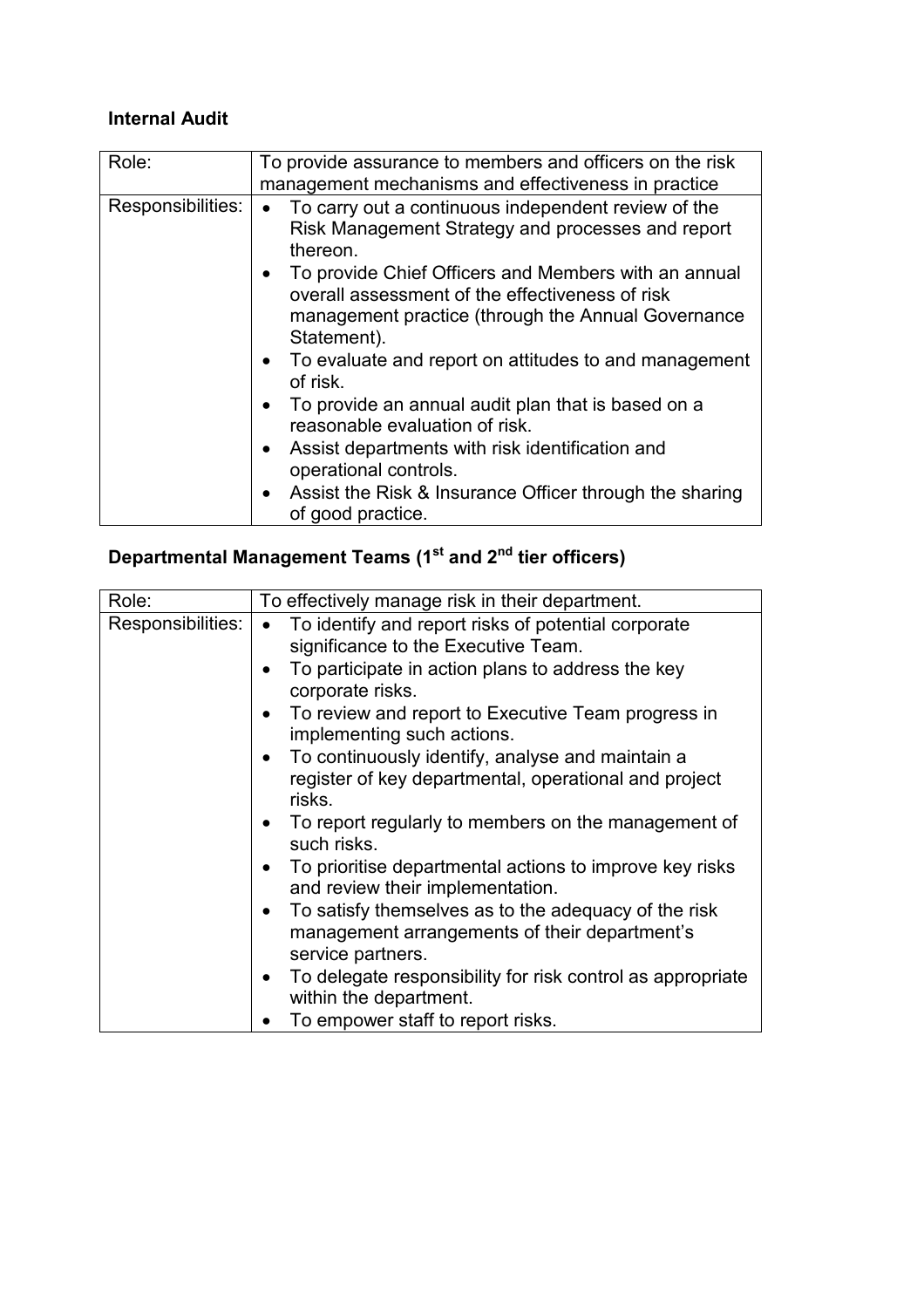# **Service Managers (3rd tier officers)**

| Role:             | To effectively manage risk in their service area.                                                                                                                                                                                                                                                                                                                                                                                                                                                                                                                                                                                                                                                               |  |  |
|-------------------|-----------------------------------------------------------------------------------------------------------------------------------------------------------------------------------------------------------------------------------------------------------------------------------------------------------------------------------------------------------------------------------------------------------------------------------------------------------------------------------------------------------------------------------------------------------------------------------------------------------------------------------------------------------------------------------------------------------------|--|--|
| Responsibilities: | To implement the Corporate Risk Management<br>Strategy.<br>To continuously identify, analyse and profile key<br>operational and project risks affecting their service.<br>To report these risks to the Departmental Management<br>Team.<br>To create and maintain a register of these risks.<br>To satisfy themselves as to the adequacy of the risk<br>management arrangements of their service partners.<br>To share/exchange relevant information with colleagues<br>in other service areas.<br>To prioritise risk improvement plans and implement<br>agreed actions.<br>To review the implementation of actions to address key<br>service risks and report progress to the Departmental<br>Management Team. |  |  |

# **Individual Employees**

| Role:             | To contribute to the effective management of risk in their<br>service                                                                                                                                                                                                                                                                                                                                                                                      |  |
|-------------------|------------------------------------------------------------------------------------------------------------------------------------------------------------------------------------------------------------------------------------------------------------------------------------------------------------------------------------------------------------------------------------------------------------------------------------------------------------|--|
| Responsibilities: | To identify risks in their everyday work processes and<br>working environment.<br>To report risks to the Service Manager.<br>To have an awareness of the principal risks to their<br>service.<br>To implement and maintain risk control mechanisms as<br>part of the responsibility for achieving agreed<br>objectives.<br>• To demonstrate an awareness of risk and risk<br>management.<br>To participate in any risk management training or<br>quidance. |  |

# **Service Delivery Partners**

| Role: | To assist the Council to manage risk effectively                          |  |
|-------|---------------------------------------------------------------------------|--|
|       | Responsibilities: To ensure that the partner organisation is committed to |  |
|       | managing risk and that their accountabilities are clearly                 |  |
|       | documented in a Service Level Agreement or contract.                      |  |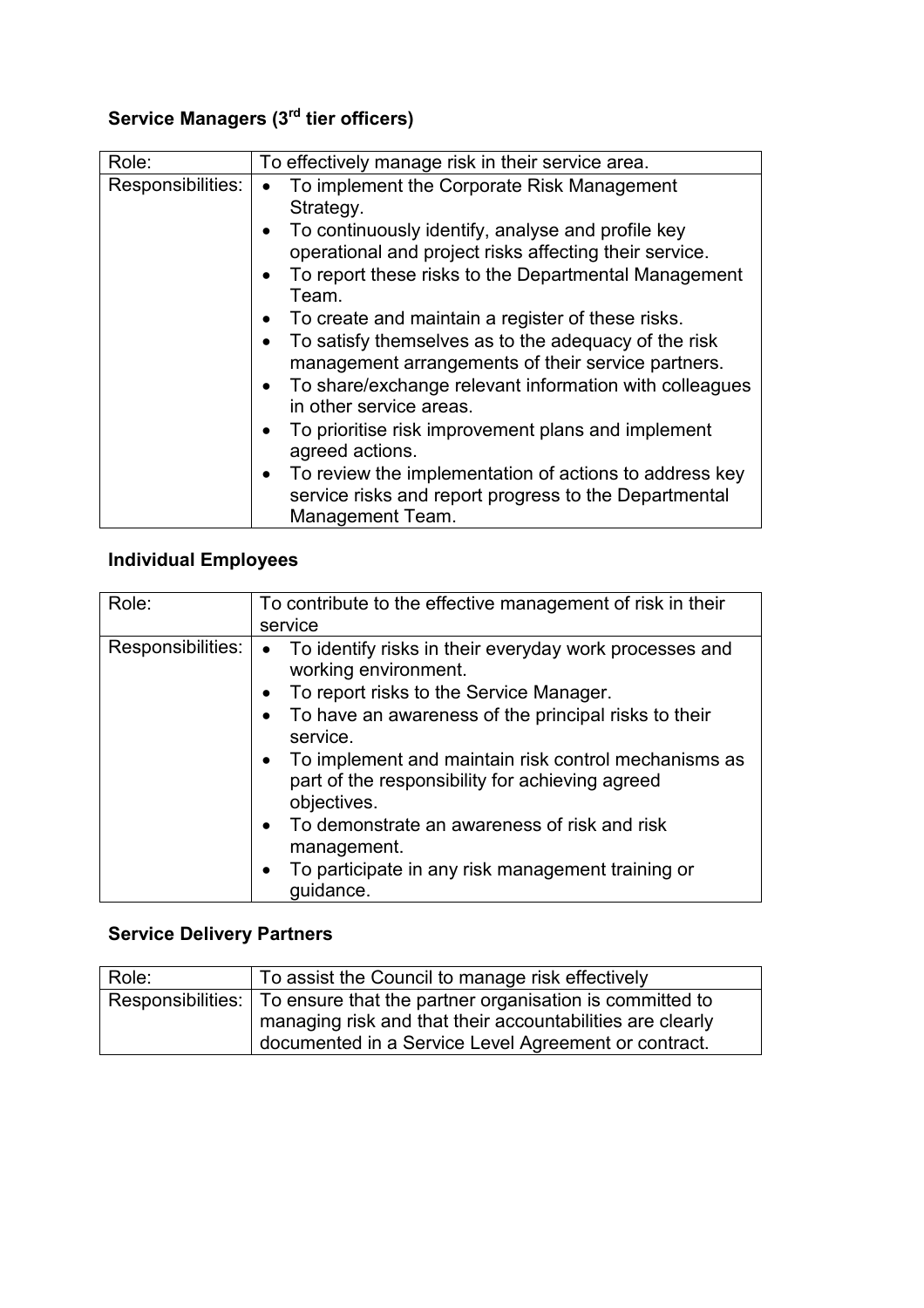# **3.0 RISK CATEGORIES**

| <b>STRATEGIC</b>                                                                                                                                                                                                                                                                                                                                                                                              | <b>OPERATIONAL</b>                                                                                                                                                                                                                                                                           |  |
|---------------------------------------------------------------------------------------------------------------------------------------------------------------------------------------------------------------------------------------------------------------------------------------------------------------------------------------------------------------------------------------------------------------|----------------------------------------------------------------------------------------------------------------------------------------------------------------------------------------------------------------------------------------------------------------------------------------------|--|
|                                                                                                                                                                                                                                                                                                                                                                                                               | Risks associated with the nature of each service or                                                                                                                                                                                                                                          |  |
| Risks that relate to doing the wrong things                                                                                                                                                                                                                                                                                                                                                                   | activity                                                                                                                                                                                                                                                                                     |  |
| Insufficient forward planning or horizon scanning<br>$\bullet$<br>(e.g. demographic changes)<br>Incorrect strategic priorities<br>$\bullet$<br>Community planning oversight or errors<br>٠<br>Policy decisions based on incomplete or faulty<br>$\bullet$<br>information<br>Failure to exploit opportunities<br>$\bullet$<br>Inappropriate capital investment decisions<br><b>INFORMATION / TECHNOLOGICAL</b> | Poor partnership working<br>$\bullet$<br>Failure to continuously improve / innovate<br>$\bullet$<br>Inadequate service continuity planning<br>$\bullet$<br>Over-reliance on contractors / suppliers<br>Breakdown of work system<br>Poor project planning and management<br><b>REPUTATION</b> |  |
|                                                                                                                                                                                                                                                                                                                                                                                                               |                                                                                                                                                                                                                                                                                              |  |
| Risks that relate to the loss of or inaccuracy of data<br>and the use of / reliance on technology                                                                                                                                                                                                                                                                                                             | Risks that relate to the organisation's image                                                                                                                                                                                                                                                |  |
| Systems and management data not up to date<br>$\bullet$<br>Ineffective prediction of trends and poor<br>$\bullet$                                                                                                                                                                                                                                                                                             | Unfulfilled promises to the electorate<br>$\bullet$<br>Ineffective PR / Media strategy<br>$\bullet$                                                                                                                                                                                          |  |
| forecasting                                                                                                                                                                                                                                                                                                                                                                                                   | Association with unsuitable organisations                                                                                                                                                                                                                                                    |  |
| Breaches of security of network and data<br>$\bullet$                                                                                                                                                                                                                                                                                                                                                         | Poor standards of service<br>$\bullet$                                                                                                                                                                                                                                                       |  |
| Obsolescence of technology<br>Lack of network resilience                                                                                                                                                                                                                                                                                                                                                      | Failures in corporate social responsibility<br>$\bullet$                                                                                                                                                                                                                                     |  |
| <b>FINANCIAL</b>                                                                                                                                                                                                                                                                                                                                                                                              | <b>PEOPLE</b>                                                                                                                                                                                                                                                                                |  |
| Risks that relate to losing monetary resources or                                                                                                                                                                                                                                                                                                                                                             |                                                                                                                                                                                                                                                                                              |  |
| systems of financial planning and control                                                                                                                                                                                                                                                                                                                                                                     | Risks associated with employees and the<br>management structure                                                                                                                                                                                                                              |  |
| Occurrence of fraud<br>$\bullet$                                                                                                                                                                                                                                                                                                                                                                              | Over-reliance on key officers<br>$\bullet$                                                                                                                                                                                                                                                   |  |
| Unreliable accounting records<br>$\bullet$                                                                                                                                                                                                                                                                                                                                                                    | Inefficient/ineffective management processes<br>٠                                                                                                                                                                                                                                            |  |
| Failure to prioritise, allocate appropriate budgets<br>$\bullet$<br>and monitor / report                                                                                                                                                                                                                                                                                                                      | Failure to recruit/retain qualified staff<br>$\bullet$<br>Lack of investment in training                                                                                                                                                                                                     |  |
| Failed resource bids                                                                                                                                                                                                                                                                                                                                                                                          | Poor absence management                                                                                                                                                                                                                                                                      |  |
| Sustainability of time limited funding                                                                                                                                                                                                                                                                                                                                                                        |                                                                                                                                                                                                                                                                                              |  |
| <b>REGULATORY / LEGAL / STATUTORY</b>                                                                                                                                                                                                                                                                                                                                                                         | <b>PHYSICAL</b>                                                                                                                                                                                                                                                                              |  |
| Risks related to the legal and regulatory environment                                                                                                                                                                                                                                                                                                                                                         | Related to fire, security, accident prevention and<br>health & safety                                                                                                                                                                                                                        |  |
| Compliance failures (e.g. procurement, LA 21)                                                                                                                                                                                                                                                                                                                                                                 | Loss of intangible assets                                                                                                                                                                                                                                                                    |  |
| Inadequate response to/failure to prepare for/<br>$\bullet$<br>implement legislative change                                                                                                                                                                                                                                                                                                                   | Failures in health & safety management<br>Loss of physical assets                                                                                                                                                                                                                            |  |
| Intervention by Regulatory Bodies and<br>٠<br>Inspectorates                                                                                                                                                                                                                                                                                                                                                   |                                                                                                                                                                                                                                                                                              |  |
| Failure to meet targets agreed with / imposed by<br>$\bullet$                                                                                                                                                                                                                                                                                                                                                 |                                                                                                                                                                                                                                                                                              |  |
| Central Government (e.g. Equality & Diversity<br>standard)                                                                                                                                                                                                                                                                                                                                                    |                                                                                                                                                                                                                                                                                              |  |
| Breaches of contract, failures in duty of care,                                                                                                                                                                                                                                                                                                                                                               |                                                                                                                                                                                                                                                                                              |  |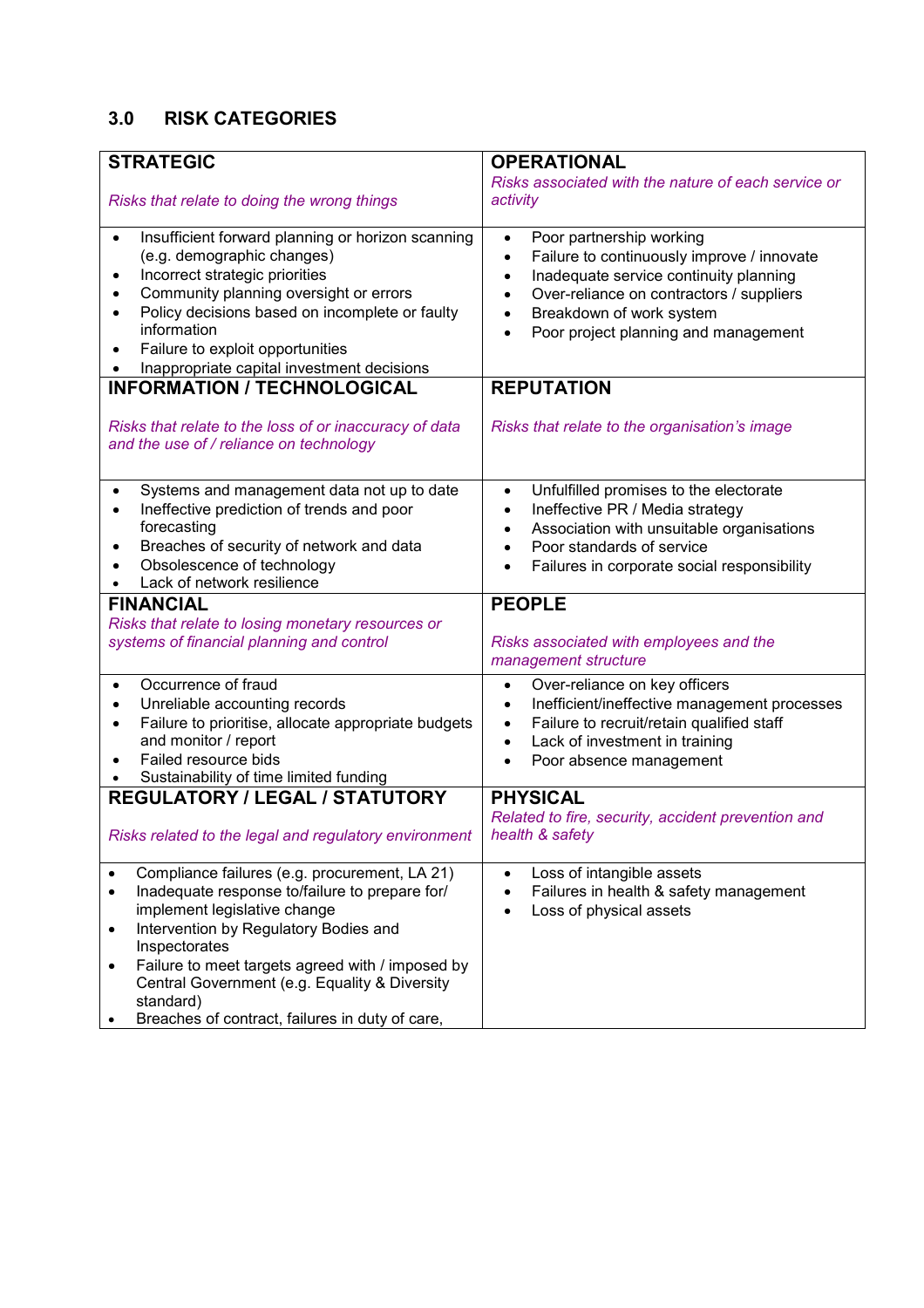### **4.0 THE RISK MANAGMEMENT PROCESS**

#### **4.1. Risk Identification**

#### 4.1.1 Corporate

The Executive Team will undertake an annual exercise to identify the key risks to achievement of the Council's corporate goals in the forthcoming planning period (the Corporate Risks).

At least quarterly Executive Team will receive reports from individual Chief Officers concerning the significant new risks for their departments. The Team will discuss their potential corporate significance and consider them for inclusion in the corporate risk register.

#### 4.1.2 Departmental

Individual departmental management teams will conduct an annual review of the key risks to achieving their departmental objectives in the forthcoming planning period. In doing so they will review the risks identified by each division, project and partnership for which they are responsible to identify -

- risks which are common to more than one area (and which cumulatively could be of great significance)
- risks which emanate from a particular area, but which could have a significant impact departmentally and/or corporately

During the course of the year, each management team will also identify new risks of departmental significance. Using its management / performance meetings, it will consider risks brought its attention by individual Heads of Service, project and partnership managers for their potential departmental impact.

4.1.3 Service / Team

Every service area will review on an annual basis the risks to achievement of its particular objectives in the forthcoming planning period. This will be undertaken by the Head of Service, managers and, where appropriate, representatives of service partners.

During the course of the year, each service area will also identify new risks using its management / performance meetings.

#### 4.1.4 Project

Every project will be considered to be the responsibility of a particular department. Prior to the initiation of any project, the project manager (or project sponsor) must confirm what project methodology and governance arrangements will apply. This will form part of the Outline Business Case.

Individual project management arrangements will define the points or intervals at which formal exercises will be undertaken to identify risks to the delivery of the planned project outcomes and how these will be conducted.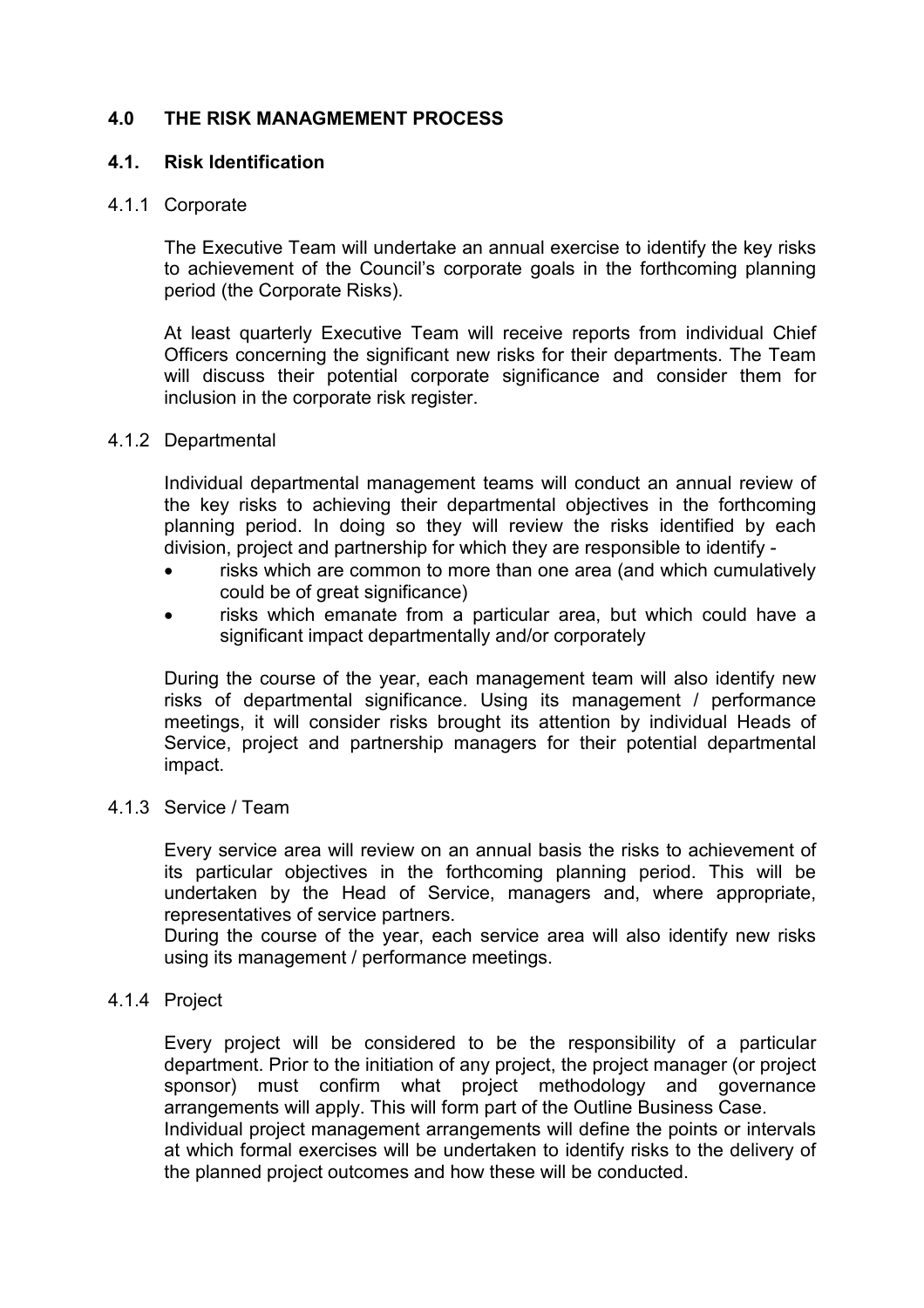#### 4.1.5 Partnerships

For the purposes of this strategy, a 'partnership' is a joint working arrangement - which is not governed by the Partnership Acts - and where the partners:

- are otherwise independent bodies;
- agree to cooperate to achieve common goals and outcomes for the community;
- share accountability, risks, and resources;
- create an organisational structure with agreed processes and programmes

#### **Wirral Council Partnership Governance Framework and Toolkit**

Every partnership will be considered to be the responsibility of a particular department. Prior to entering into any partnership agreement, an assessment must be undertaken both of the risks which participation in the partnership presents to the Council and key risks to delivery of the objectives of the partnership itself. This should form part of the initial business case.

The governance arrangements will define the points or intervals during the lifetime of the partnership when exercises will be undertaken to identify the risks to the successful delivery of the partnership objectives and how these will be conducted.

4.1.6 Each risk will be allocated a risk 'owner', that is, an individual who is in a position to manage the risk and ensure it is controlled effectively.

#### **4.2. Risk Analysis**

- 4.2.1 Each risk identified will initially be examined for its **inherent** level of risk. That is, assuming the absence of any controls. Its significance will be judged in relation to its likelihood and impact.
- 4.2.2 The risk will then be re-evaluated for its **residual** level of risk using the same factors, but taking into account controls and mitigation already in place which affect the likelihood and impact.
- 4.2.3 A 5-point scale (impact x probability) model (Section 8.4) will be used to evaluate risks. Both gross and net risk scores will be in the range of 1 to 25
- 4.2.4 Each risk will be plotted against a Risk Scoring Model. The model defines overall levels of risk of High, Medium and Low. It will show graphically which risks require the most urgent management attention and will also include a line of tolerance. Any risk above that line will be escalated to the next level of management.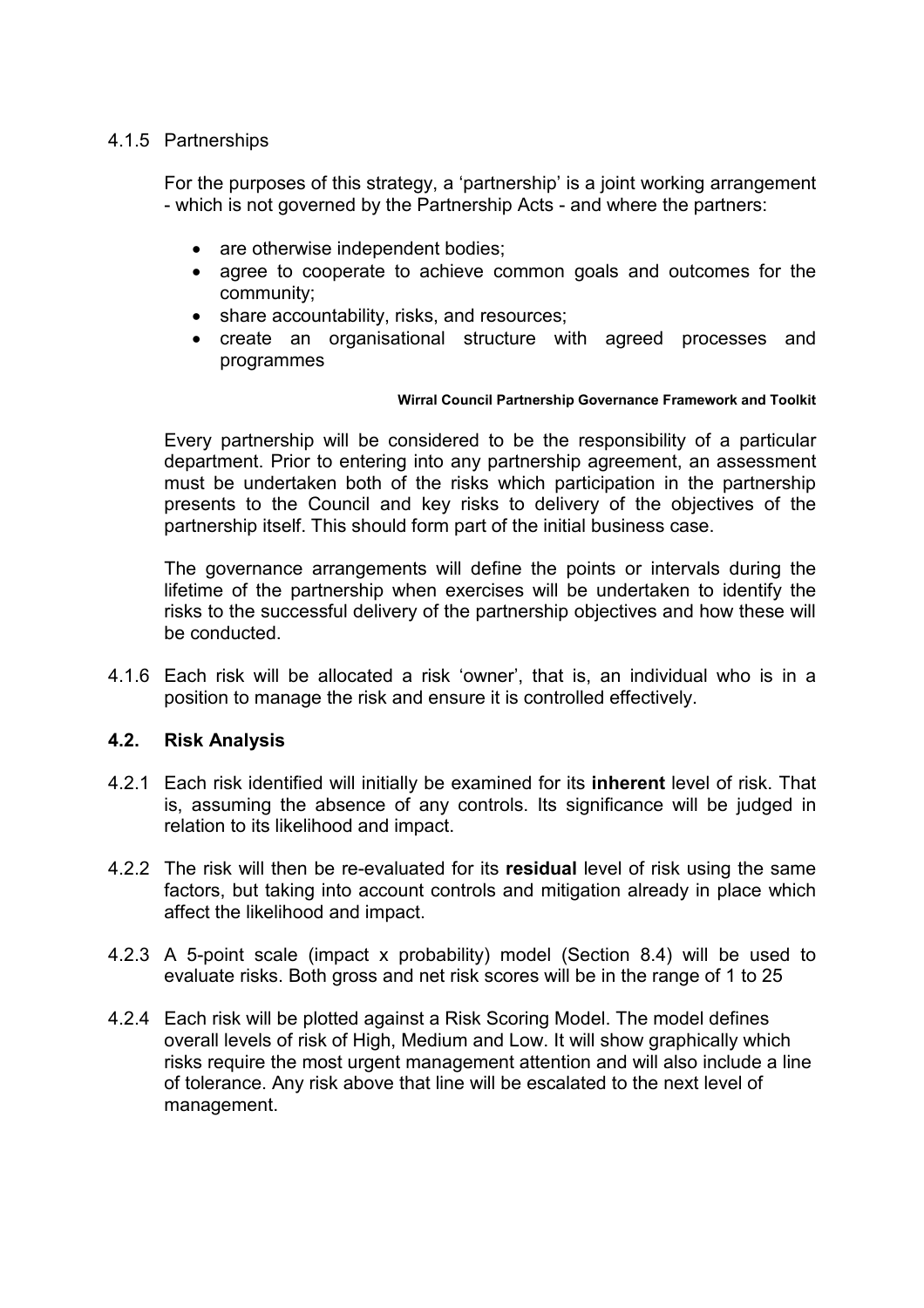# **4.3. Risk Control**

4.3.1 Actions will be developed to 'manage down' those risks above the Council's tolerance threshold. The options available will be one or more of the following:

**Tolerate**. Where our ability to take effective action is limited or where the cost of mitigating the risk outweighs the potential benefit.

**Treat**. Take action to control the risk to an acceptable level by means of containment actions (before the risk materialises) or contingent actions (once the risk has happened)

**Transfer**. Pass some aspects of the risk to another party. This can take the form of a conventional insurance transaction or paying a third party to take on risk in another way (for example through out-sourcing services). We acknowledge that business and reputation risk cannot be transferred and that contracting can raise other risks to be managed.

**Terminate (Avoid)**. Where it is feasible we will, by doing things differently, remove certain risks.

- 4.3.2 Most risks can be managed by 'treating' them. Relatively few risks have to be transferred.
- 4.3.3 Proposals to address risks must identify the resources required to deliver the improvements, the individual responsible for their implementation and the key dates(s) involved. They will be incorporated into service and project plans and recorded in the risk register.

### **4.4. Monitoring and Review**

- 4.4.1 Regular reviews will be undertaken to identify new risks and any existing risks that no longer apply. Progress in managing existing risks will be also monitored to ensure that intended actions are achieved.
- 4.4.2 Once a risk has been identified, analysed, prioritised and further control actions agreed, it will be recorded in the relevant risk register. The total risk score will be used to measure performance in managing that risk and will be reviewed by the risk owner. High scoring risks will be subject to more frequent review.

**Corporate risks:** Reviews will be undertaken by the Executive Team no less than once a quarter.

**Departmental risks:** Management Teams will carry out reviews of their key departmental risks no less than once a quarter.

**Service Risks:** Heads of Service will review the key risks to their services no less than once a quarter.

**Project Risks:** Project Managers will review the risks to individual projects at intervals specified by the project management arrangements.

**Partnership Risks:** Partnership managers will review the risks arising from partnership working at intervals specified by the partnership governance arrangements.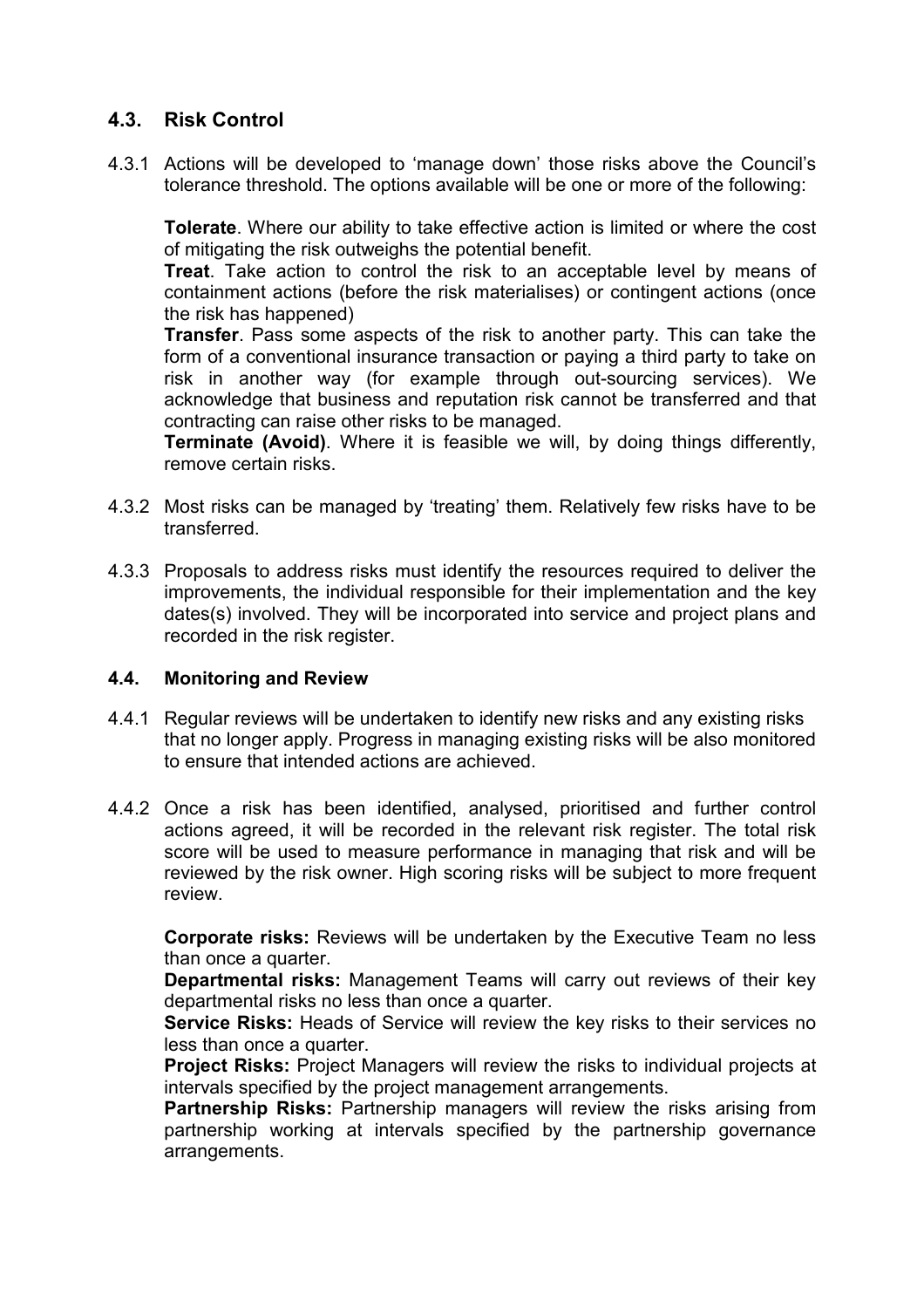- 4.4.3 The relevant risk register will be updated following each review.
- 4.4.4 The Corporate Risk & Insurance Team will seek opportunities to benchmark with peer authorities, will continually monitor developing best practice in managing risk and suggest improvements to existing processes. It will undertake a formal review of the strategy every year, drawing upon the findings of any external inspections. The revised strategy will be reported to Members and publicised to all Council employees.

#### **4.5. Reporting**

- 4.5.1 Regular reports will be provided to Members and Senior Managers to provide an understanding of the risks faced the organisation and to provide assurance on the management of individual risks and the effectiveness of the strategy as a whole.
- 4.5.2 Within the **Corporate Performance and Financial Review** the Chief Executive will confirm:
	- The principal short-term risks to the delivery of each of the Council's corporate objectives and the main control actions;
	- Progress against individual actions required to manage the long term Corporate risks;
	- Any new risk issues of potential corporate significance.
- 4.5.4 Within each **Departmental Plan** Chief Officers will include:
	- the key risks faced by the department in the forthcoming planning period, including their risk scores;
	- the additional control actions which it intends to implement to address these;
	- a statement summarising the arrangements for managing risk within the department.
- 4.5.5 Progress in managing the risks associated with individual projects will be reported to the relevant project board and at such frequencies determined by with the agreed project governance arrangements.
- 4.5.6 All reports to Cabinet which require a decision to be taken by Members will include a Relevant Risks section which confirms the main risks and opportunities and the principal controls.
- 4.5.8 Within the Annual Governance Statement the Director of Finance will report to the Audit & Risk Management Committee the effectiveness of risk management arrangements and areas for improvement. The Director of Finance will also provide an annual report to Audit & Risk Management Committee on the performance indicators for the strategy and any changes to risk management procedures and processes.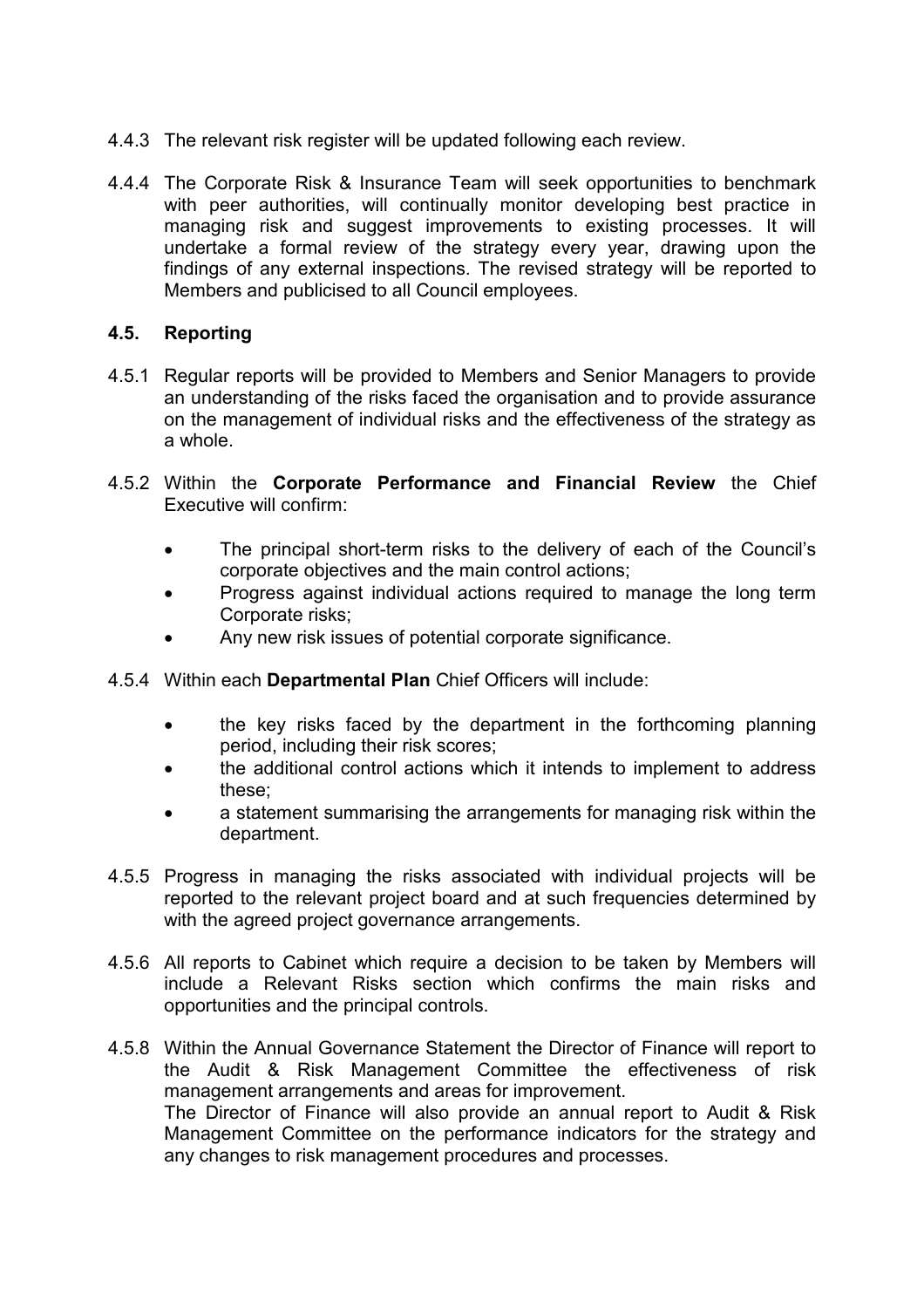### **5.0 EVALUATING PROGRESS**

- 5.1.1 The Council has a number of measures that will be used to monitor the effectiveness of managing risks
- 5.2.1. As regards the success of the overall risk management strategy, the following qualitative measurements will be used:
	- Outcome of Internal Audit report the Risk Management Framework (Annual)
	- Opinion of Chief Internal Auditor in the Annual Governance Statement (Annual)
- 5.3.1. The Corporate Risk & Insurance Team (through the Director of Finance) will provide an annual report to Audit & Risk Management Committee reporting these indicators and summarising any changes in risk management practice.

#### **6.0 EMBEDDING**

- 6.1.1 The authority will seek to bring about the cultural changes necessary to improve the effective management of risk through:-
	- Revising key documents, such as the Constitution and the Statement of Accounts;
	- Ensuring that risk management principles are incorporated into all significant plans and strategies, such as the Corporate Plan, Medium Term Financial Plan, Capital programme/strategy and the Best Value Performance Plan;
	- Implementing a corporate strategy for service continuity management;
	- Creating and revising guidance on managing risk in areas such as procurement and the management of projects and partnerships;
	- Including risk management as a standard agenda item for meetings of Executive Team, Departmental Management Teams and Project Boards;
	- Including risk management focussed objectives in Key Issues Exchanges for managers;
	- Ensuring that explicit information on the risks and opportunities associated with the decisions to be taken by Members are included in committee reports;
	- Providing training to those who have responsibilities for managing risk.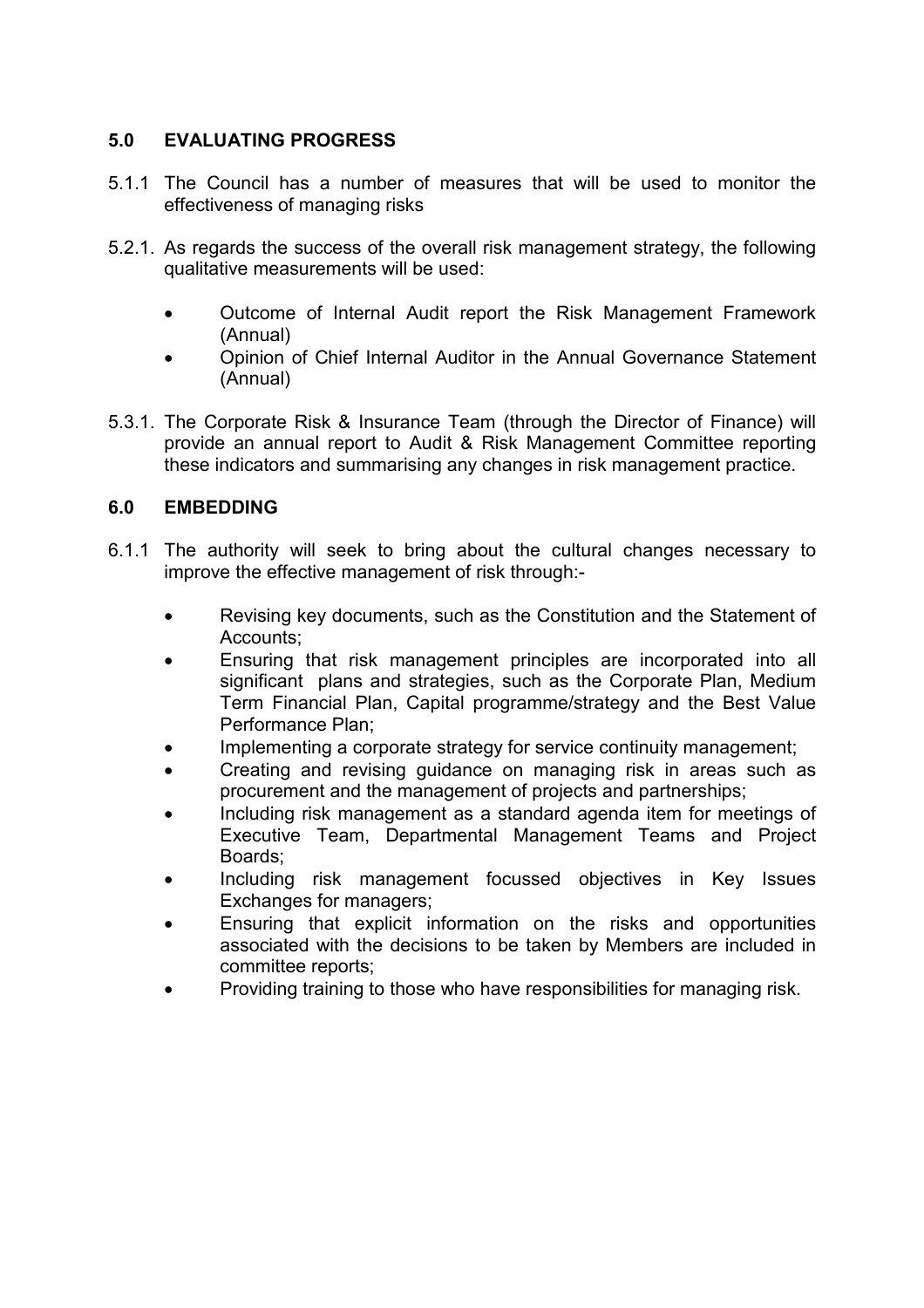## **7.0 OUTPUTS AND BENEFITS**

#### **7.1 Outputs**

- 7.1.1 Risk management is an integral aspect of good management, which should deliver a number of valuable and tangible benefits to the Council and individual managers and assist in the delivery of services in the most effective and efficient manner. It is recognised, however, that some of the benefits will accrue incrementally and only be fully realised after the Council has achieved full implementation and analysed the impact.
- 7.1.2. Outputs from the risk management process will provide valuable additional information that should assist the Council in attaining effective corporate governance.
- 7.1.3. Outputs
	- Risk Registers These will provide consistent information on each risk, its significance and the key controls relating to it. A standard risk register template is shown at Appendix 8.2
	- Performance Measures Analysis of qualitative and quantitative measures will enable the Council and stakeholders to understand the effectiveness of the strategy.
	- Risk Reports regular reports on the Council's risks will enable officers and members to have a fuller awareness of those risks and any changes.

### **7.2. Benefits**

- 7.2.1. The anticipated benefits of the formalised Risk Management process are:
	- A better understanding of risks and exposures faced by the Council.
	- Ownership by managers of risks and the systems of control.
	- The ability to better understand how the Council's risk profile is changing.
	- Improved integration of risk management into systems, projects and contracting and partnership arrangements.
	- Efficient and effective integration of recovery and contingency plans within the Council.
	- The implementation of a more comprehensive and cost effective control environment.
	- Improved communication on risk issues.
	- More effective corporate governance arrangements.
	- The development of a risk aware culture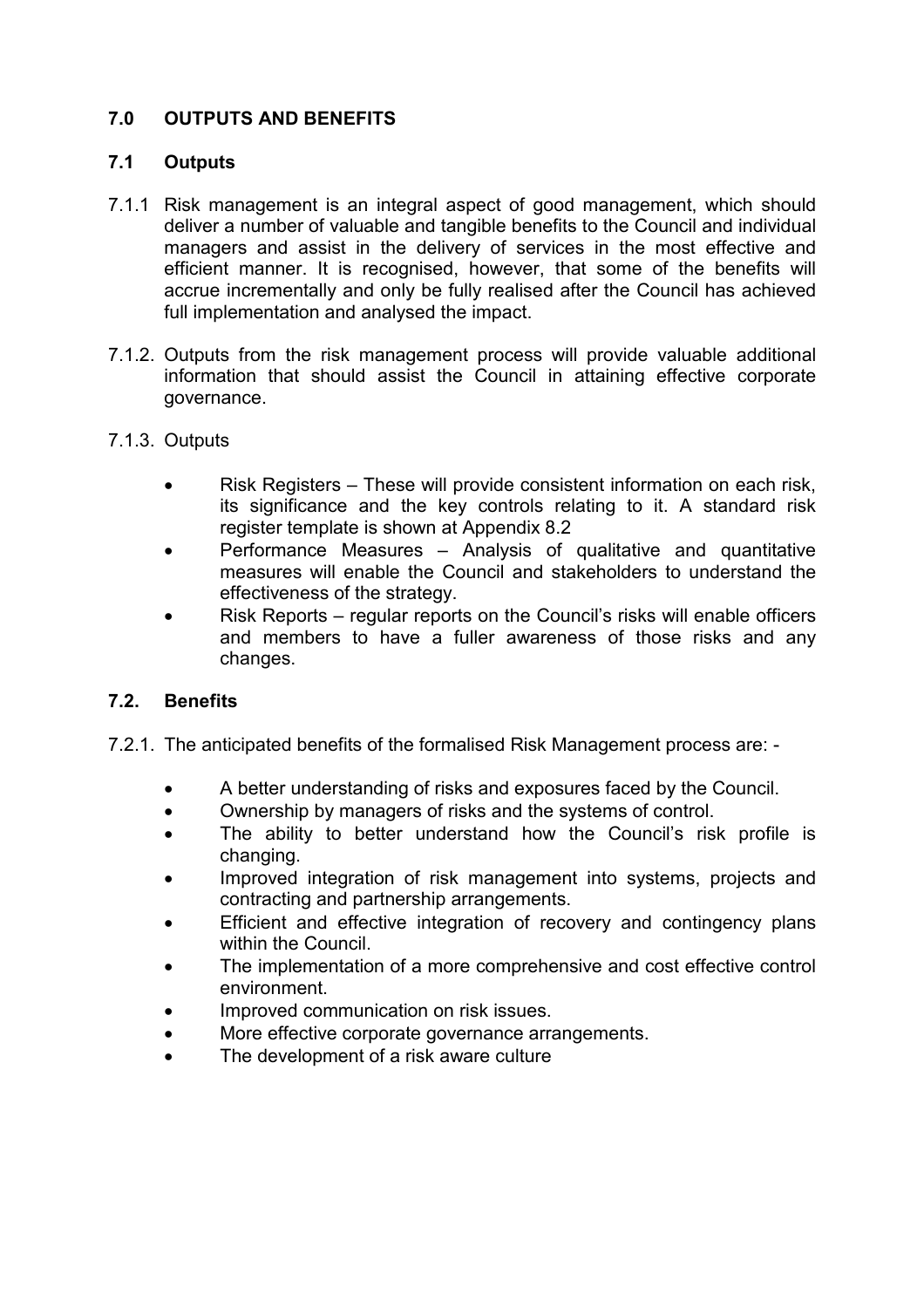## **8.0 APPENDICES**

# **8.1 RISK MANAGEMENT STRATEGY**

# **MANAGEMENT OF RISK AND OPPORTUNITY**

#### **ACTION PLAN**

| <b>Stage</b>                                                                                                                                                                                     | <b>Target Date</b>               |
|--------------------------------------------------------------------------------------------------------------------------------------------------------------------------------------------------|----------------------------------|
| Seek mandate and commitment from Members                                                                                                                                                         | October 2011                     |
| Establish the project implementation team, develop<br>project plan and governance structure                                                                                                      | November 2011                    |
| Conduct risk appetite exercise with Cabinet and<br><b>Executive Team</b>                                                                                                                         | January 2012                     |
| Gap analysis of current framework and processes and<br>maturity evaluation against BS31100                                                                                                       | January 2012                     |
| Develop a revised risk management framework                                                                                                                                                      | January 2012<br>to<br>April 2012 |
| Benchmark the risk functionality of the Programme<br>Control System against specialist risk systems. Seek<br>authority to procure proprietary risk management<br>information system if necessary | March 2012                       |
| Devise improved processes for the identification,<br>evaluation, treatment and review of risk                                                                                                    | April 2012                       |
| Seek Cabinet approval for revised framework and<br>processes.                                                                                                                                    | <b>June 2012</b>                 |
| Develop training programmes for Executive Team,<br><b>Officers and Members</b>                                                                                                                   | September 2012                   |
| Begin the delivery of training for Officers and Members                                                                                                                                          | October 2012                     |
| Introduce revised<br>approach into the<br>corporate<br>governance framework                                                                                                                      | 2012/2013                        |
| influence<br>Introduce<br>revised<br>the<br>processes<br>to<br>development of the Corporate Plan                                                                                                 | Winter 2012                      |
| to influence<br>Introduce revised<br>the<br>processes<br>development of departmental plans                                                                                                       | Winter 2012                      |
| Align revised risk management and performance<br>management processes                                                                                                                            | 2012/2013                        |
| Introduce revised risk management processes into the<br>corporate approach to project management                                                                                                 | 2012/2013                        |
| Evaluate performance of new framework and processes<br>and produce initial annual report to Members.                                                                                             | <b>June 2013</b>                 |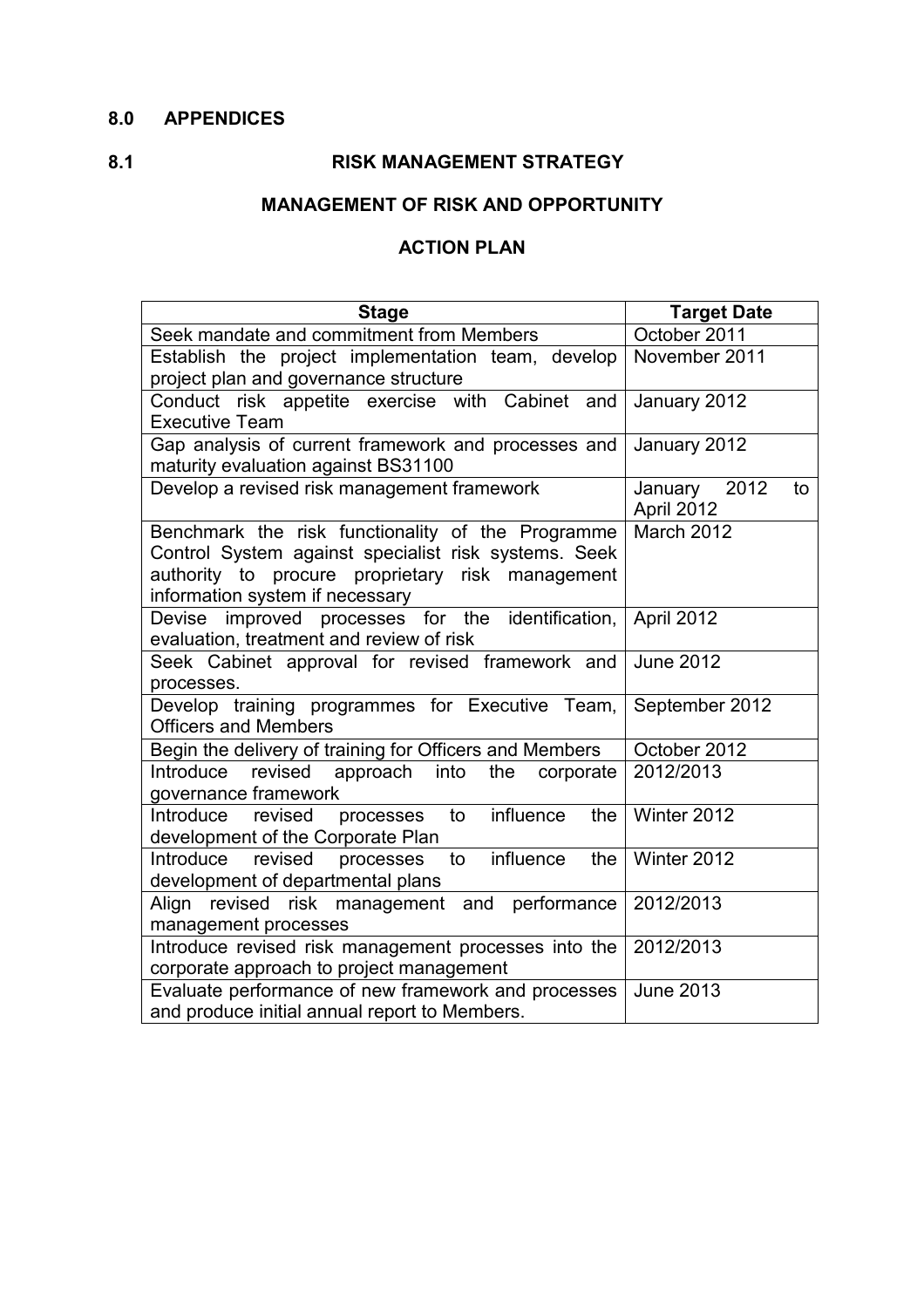# **8.2: Risk Register Template**

| <b>Department / Service Area:</b> |                |                       |               |                  |                         |                     |            | <b>Scores</b> |                       |            |        | <b>Completed by and date:</b> |                          |                        |                |                |        |
|-----------------------------------|----------------|-----------------------|---------------|------------------|-------------------------|---------------------|------------|---------------|-----------------------|------------|--------|-------------------------------|--------------------------|------------------------|----------------|----------------|--------|
| No.                               | Date<br>Raised | Date Last<br>Reviewed | Risk<br>Owner | Risk<br>Category | High/<br>Medium/<br>Low | Description of Risk | Likelihood | Impact        | Gross Scores<br>Total | Likelihood | Impact | Net Scores<br>Total           | <b>Existing Controls</b> | Additional<br>Controls | Responsibility | Target<br>Date | Status |
|                                   |                |                       |               |                  |                         |                     |            |               |                       |            |        |                               |                          |                        |                |                |        |
| $\overline{2}$                    |                |                       |               |                  |                         |                     |            |               |                       |            |        |                               |                          |                        |                |                |        |
| $\mathbf{3}$                      |                |                       |               |                  |                         |                     |            |               |                       |            |        |                               |                          |                        |                |                |        |
| 4                                 |                |                       |               |                  |                         |                     |            |               |                       |            |        |                               |                          |                        |                |                |        |
| $\overline{5}$                    |                |                       |               |                  |                         |                     |            |               |                       |            |        |                               |                          |                        |                |                |        |
| $6\phantom{.}6$                   |                |                       |               |                  |                         |                     |            |               |                       |            |        |                               |                          |                        |                |                |        |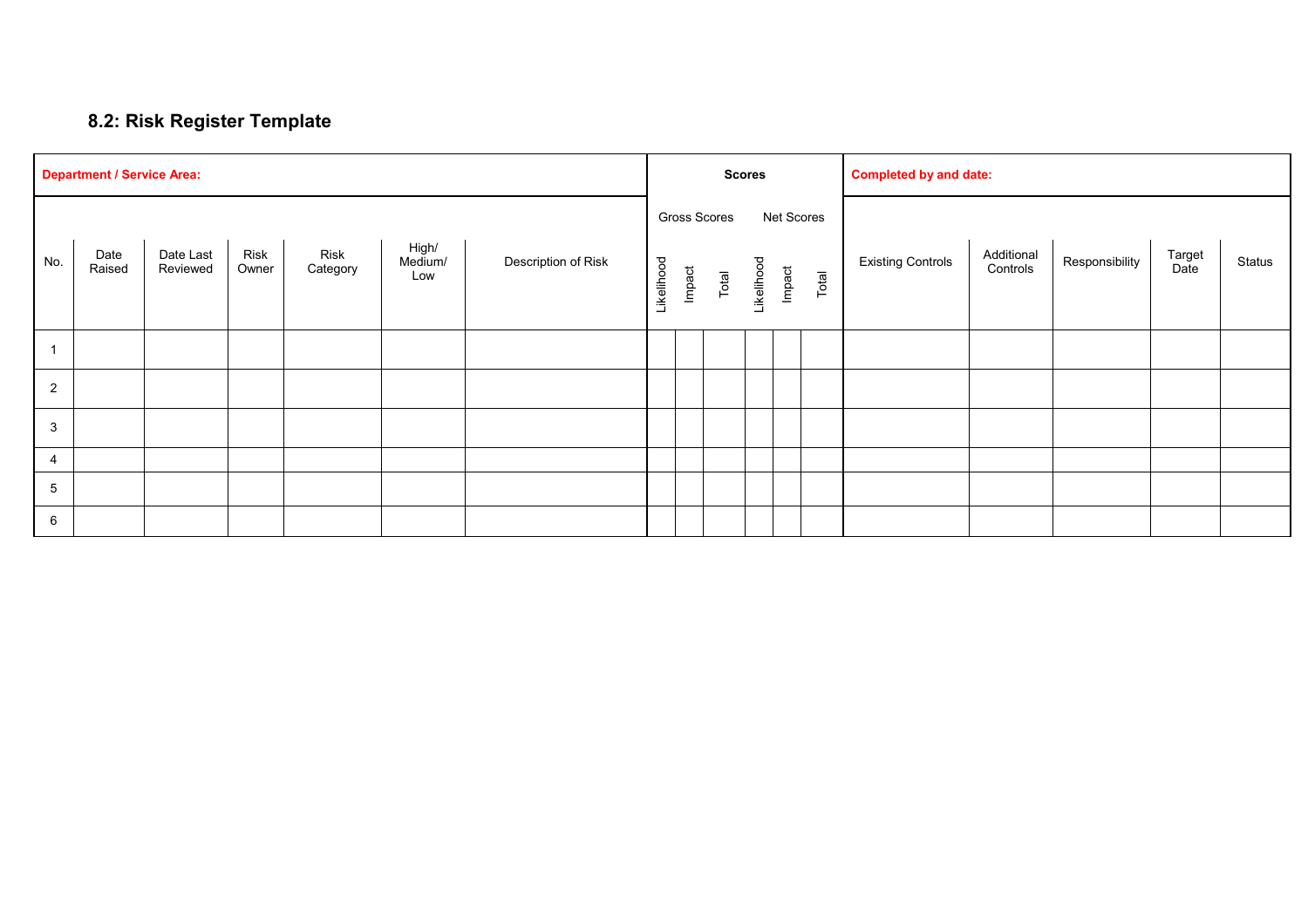## **8.3: Impact and Likelihood Scores**

| impact             |              |                                                                   |                                                                                                                       |                                                                                                                                                                                                                      |                                                                                                               |                                                                                                                                           |
|--------------------|--------------|-------------------------------------------------------------------|-----------------------------------------------------------------------------------------------------------------------|----------------------------------------------------------------------------------------------------------------------------------------------------------------------------------------------------------------------|---------------------------------------------------------------------------------------------------------------|-------------------------------------------------------------------------------------------------------------------------------------------|
| <b>Description</b> | <b>Score</b> | Impact - Financial<br>(Council,<br>department or<br>service area) | Impact -<br><b>Reputation</b>                                                                                         | <b>Impact - Service Delivery</b>                                                                                                                                                                                     | <b>Impact - Health &amp; Safety</b><br>(Employees or public)                                                  | <b>Impact - Service</b><br><b>Objectives</b>                                                                                              |
| Very Low           |              | <2% of annual<br>budget                                           | Letter(s) of<br>complaint.                                                                                            | Minor, very short term (under 24 hours)<br>disruption to a single team or section.                                                                                                                                   | Minor injuries or illnesses,<br>but not resulting in 'lost<br>time'                                           | Minor effect on<br>achievement of a<br>sectional aim                                                                                      |
| Low                | 2            | <5% but >2% of<br>annual budget                                   | Single adverse<br>report in local<br>media                                                                            | Some short-term (under 48 hours)<br>disruption to a single team or section,<br>manageable by altered operational<br>routine                                                                                          | Minor injuries or illnesses<br>that require first aid and<br>result in lost time.                             | Serious effect on<br>achievement of a<br>sectional aim                                                                                    |
| Medium             | 3            | <10% but >5% of<br>annual budget                                  | Significant<br>adverse publicity<br>in local media                                                                    | Longer term disruption (up to 7 days) to<br>a number of operational areas within a<br>single location and possible flow on to<br>other locations. Or short-term disruption<br>to a service-critical team or section. | Injuries or illnesses that<br>result in an 'over 3 day'<br>injury, major injury or<br>hospitalisation         | Achievement of a<br>sectional aim seriously<br>compromised and / or<br>significant effect on a<br>Departmental aim.                       |
| High               | 4            | <15% but >10% of<br>annual budget                                 | Significant<br>adverse publicity<br>in national media.<br><b>Dissatisfaction</b><br>with Chief Officer<br>&/or Member | All operational areas of a single location<br>compromised. Other locations may be<br>affected. Or longer-term (up to 7 days)<br>disruption to one or more service critical<br>teams or sections.                     | Single case of injury or<br>illness that could be fatal,<br>life threatening or cause<br>long-term disability | Achievement of one or<br>more departmental aims<br>compromised and / or<br>significant effect on<br>achievement of Corporate<br>objective |
| Very High          | 5            | >15% of annual<br>budget                                          | Sustained<br>adverse publicity<br>in national media.<br>Chief Officer &/or<br>Member removal<br>or resignation        | Multiple locations compromised.<br>Council unable to execute numerous<br>service-critical functions.                                                                                                                 | Multiple cases that could be<br>fatal, life threatening or<br>cause long-term disability                      | Achievement of one or<br>more Corporate<br>objectives seriously<br>compromised                                                            |

| Likelihood         |       |                                            |                                                    |  |  |  |  |
|--------------------|-------|--------------------------------------------|----------------------------------------------------|--|--|--|--|
| <b>Description</b> | Score | <b>Narrative</b>                           | Quantitative (chance of occurrence within 3 years) |  |  |  |  |
| Very low           |       | Extremely unlikely or virtually impossible | 0-5%                                               |  |  |  |  |
| Low                |       | Unlikely, but not impossible               | 6-20%                                              |  |  |  |  |
| Medium             |       | Fairly likely to occur                     | 21-50%                                             |  |  |  |  |
| High               |       | More likely to occur than not              | 51-80%                                             |  |  |  |  |
| Very High          |       | Very likely to occur                       | >80%                                               |  |  |  |  |

**Impact**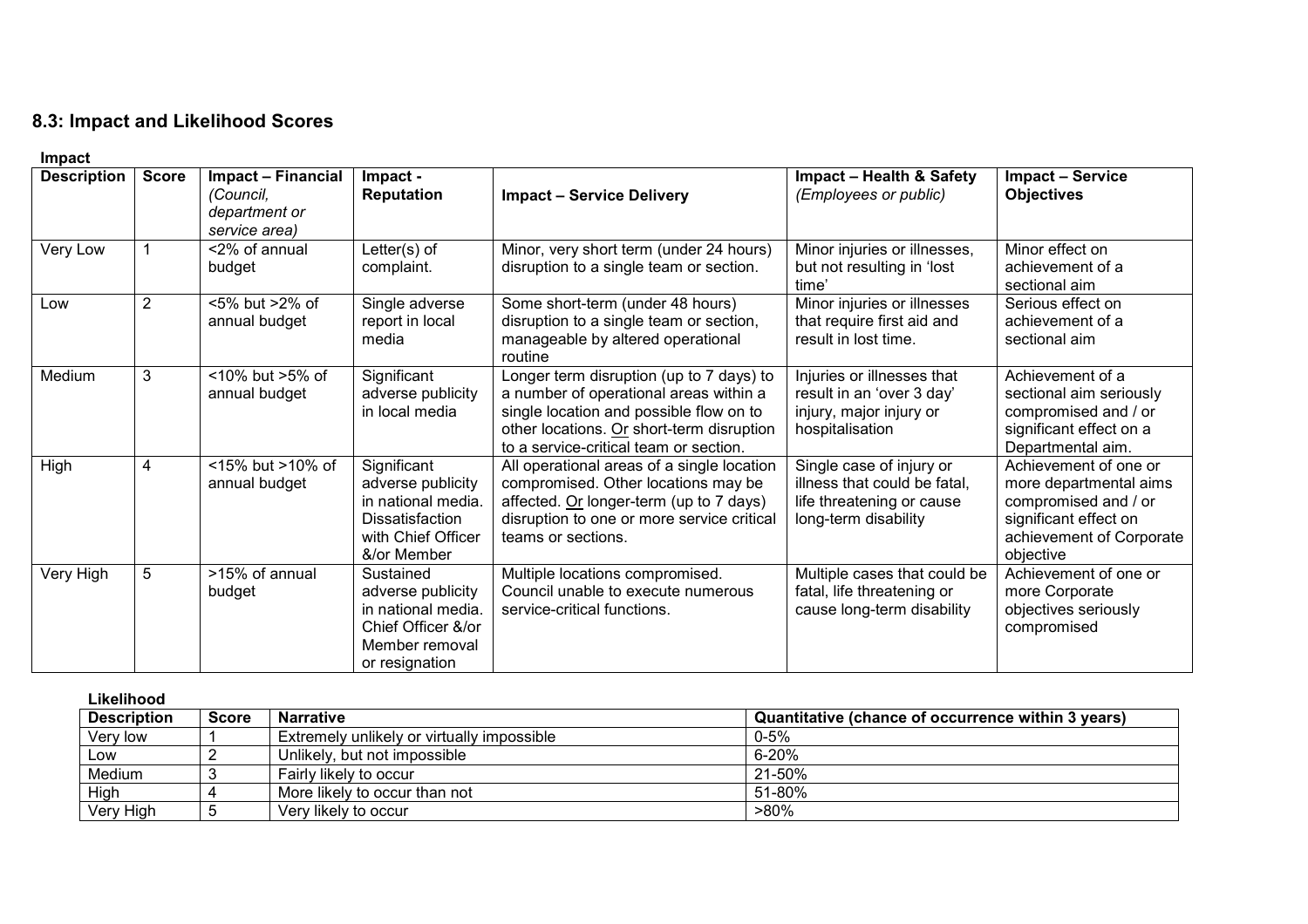# **8.4: Risk Scoring Model**

|                         |                                               | <b>Impact</b>                                |                                                        |                                                      |                                                    |
|-------------------------|-----------------------------------------------|----------------------------------------------|--------------------------------------------------------|------------------------------------------------------|----------------------------------------------------|
|                         | Very Low (1)                                  | Low<br>(2)                                   | Medium (3)                                             | <b>High</b><br>(4)                                   | Very High (5)                                      |
| <b>Very High</b><br>(5) | Very low impact but<br>very high likelihood   | 10<br>Low impact but very<br>high likelihood | 15<br><b>Medium impact but</b><br>very high likelihood | 20<br><b>High impact and very</b><br>high likelihood | 25<br>Very high impact and<br>very high likelihood |
| <b>High</b><br>(4)      | Very low impact but<br>high likelihood        | 8<br>Low impact but high<br>likelihood       | 12<br>Medium impact but<br>high likelihood             | 16<br><b>High impact and high</b><br>likelihood      | 20<br>Very high impact and<br>high likelihood      |
| <b>Medium</b><br>(3)    | Very low impact<br>and medium<br>likelihood   | 6<br>Low impact and<br>medium likelihood     | 9<br><b>Medium impact and</b><br>medium likelihood     | 12<br><b>High impact but</b><br>medium likelihood    | 15<br>Very high impact and<br>medium likelihood    |
| Low<br>(2)              | 2<br>Very low impact<br>and low likelihood    | Low impact and low<br>likelihood             | Medium impact and<br>low likelihood                    | 8<br><b>High impact but low</b><br>likelihood        | 10<br>Very high impact but<br>low likelihood       |
| <b>Very Low</b><br>(1)  | Very low impact<br>and very low<br>likelihood | 2<br>Low impact and very<br>low likelihood   | Medium impact and<br>very low likelihood               | High impact but very<br>low likelihood               | 5<br>Very high impact but<br>very low likelihood   |

Likelihood  **Likelihood**